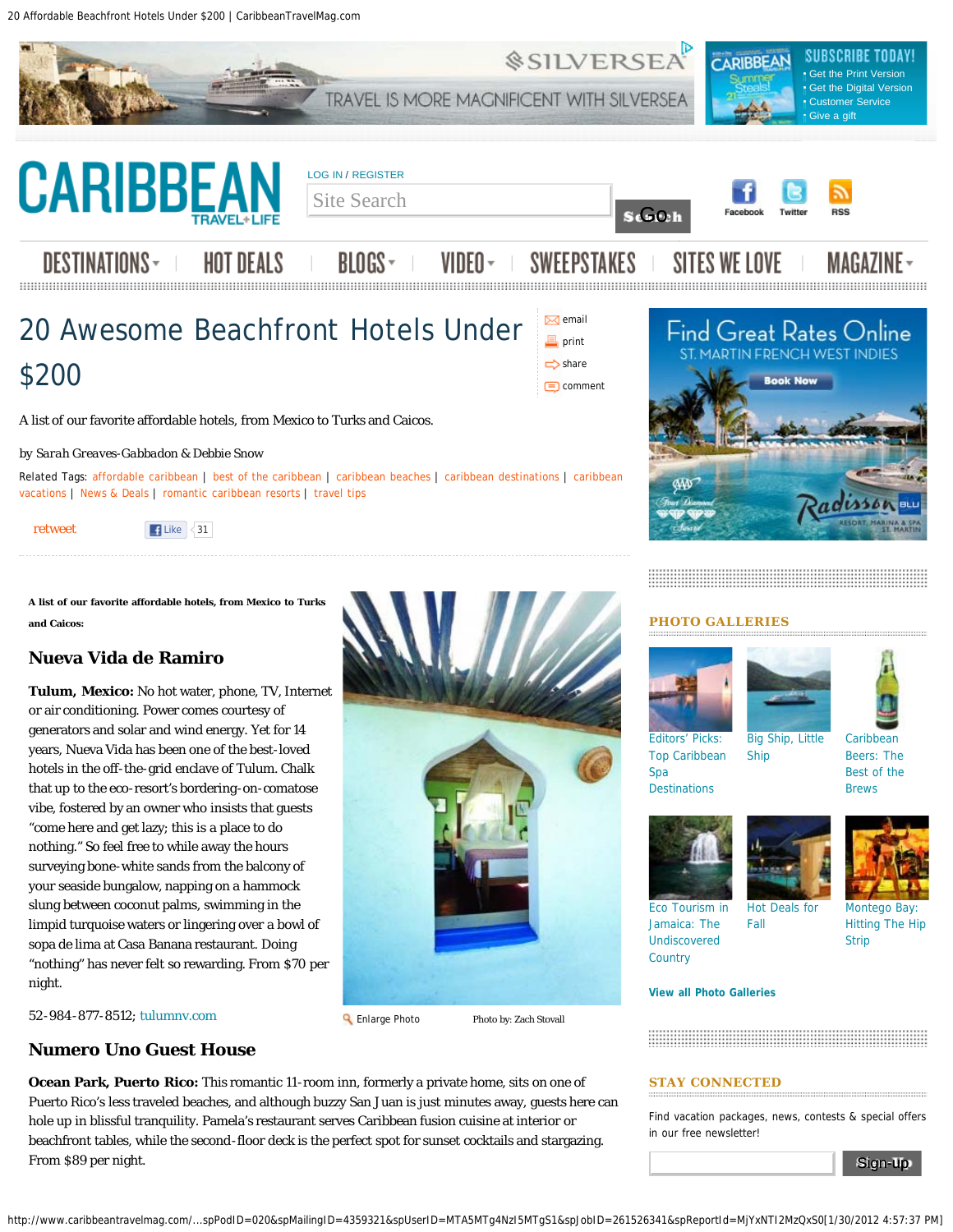*866-726-5010;* [numero1guesthouse.com](http://www.numero1guesthouse.com/)

# **Tranquility Bay Resort**

**Ambergris Caye, Belize:** In the midst of Ambergris Caye's 15,000-acre Bacalar Chico National Park, this 11-cabana retreat is a mere 12 miles from the tourist hub in San Pedro, yet a world apart. It'll take you at least two flights and a boat ride to get here (jet into Belize City and puddle-jump to San Pedro, then it's 30 minutes by boat) but it'll be worth it, if only for the once-in-a-lifetime chance to dive the spectacular Great Blue Hole or the Mesoamerican Barrier Reef, just five minutes away. There's also excellent snorkeling just steps form the resort's largely deserted white-sand shore, which is the perfect place to kick back with a Belikin and toast the sunset. From \$99 per night.

*888-843-2293;* [tranquilitybayresort.com](http://www.tranquilitybayresort.com/)

#### **Frenchman's Cove Resort**

**Port Antonio, Jamaica:** With its sugary sands, lush gardens bisected by a gurgling river, and calm, bathtub-warm seas, the grounds at Frenchman's Cove have long been a CT+L favorite. Now that the 45-acre estate's hotel has reopened, we welcome the chance to extend our visits past sunset. And since there are only 16 cottages and a dozen rooms, we're fairly confident that, come sunrise, the cove's tranquil atmosphere — blissfully absent of vendors, water-sports operators and loud music — will still prevail. From \$100 per night.

*876-993-7270;* [frenchmanscove.com](http://www.frenchmanscover.com/)

# **Sibonne Beach Hotel**

**Provo, Turks and Caicos:** A roost on the most famous beach in one of the Caribbean's priciest destinations that doesn't cost a king's ransom? Yes, such a thing does exist here, at what was the first hotel to go up on Providenciales' sugary 12-mile strand, Grace Bay. At Sibonne, you'll be staying right on the very same beach as the (not so) poor saps in the neighboring wallet-wrenching high-rise resorts — but for about a quarter of the cost. Enjoy Grace Bay's talcum sands, turquoise waters and sophisticated yet relaxed vibe, all made even sweeter by the savings. Just promise us you'll resist the temptation to gloat. From \$110 per night.

*888-570-2861;* [sibonne.com](http://www.sibonne.com/)

#### **Velero Beach Resort**

**Cabarete, Dominican Republic:** Cabarete is a water-sports mecca, but you don't have to be a water-sports junkie to appreciate the charms of these boutique digs smack in the middle of the boho beach town. Twenty-two apartments and seven penthouses offer front-seat views of all the action out on the water, but seaside Bali beds, a decent restaurant and spacious, elegantly appointed suites (among Cabarete's finest) make staying put a pleasure too. From \$114 per night.

*809-571-9727;* [velerobeach.com](http://www.velerobeach.com/)

#### **The Golden Lemon**

**Dieppe Bay, St. Kitts:** It doesn't get much more quaint than this 17th-century merchant's manse turned island inn, where seven cozy rooms feature a (you guessed it) yellow color scheme, nettingdraped beds and views of the lush landscape filled with fan palms, frangipani and flamboyant trees. Less historic (though equally comfortable) is a clutch of seven modern two-bedroom villas, each with a private pool. But whether you're staying in the main house or the villa annex, the quiet black-sand beach is right outside your doorstep. From \$120 per night.

*869-465-7260;* [goldenlemon .com](http://www.goldenlemon%e2%80%8b.com/)

## **Natura Cabana**





#### **FOLLOW US ON FACEBOOK**

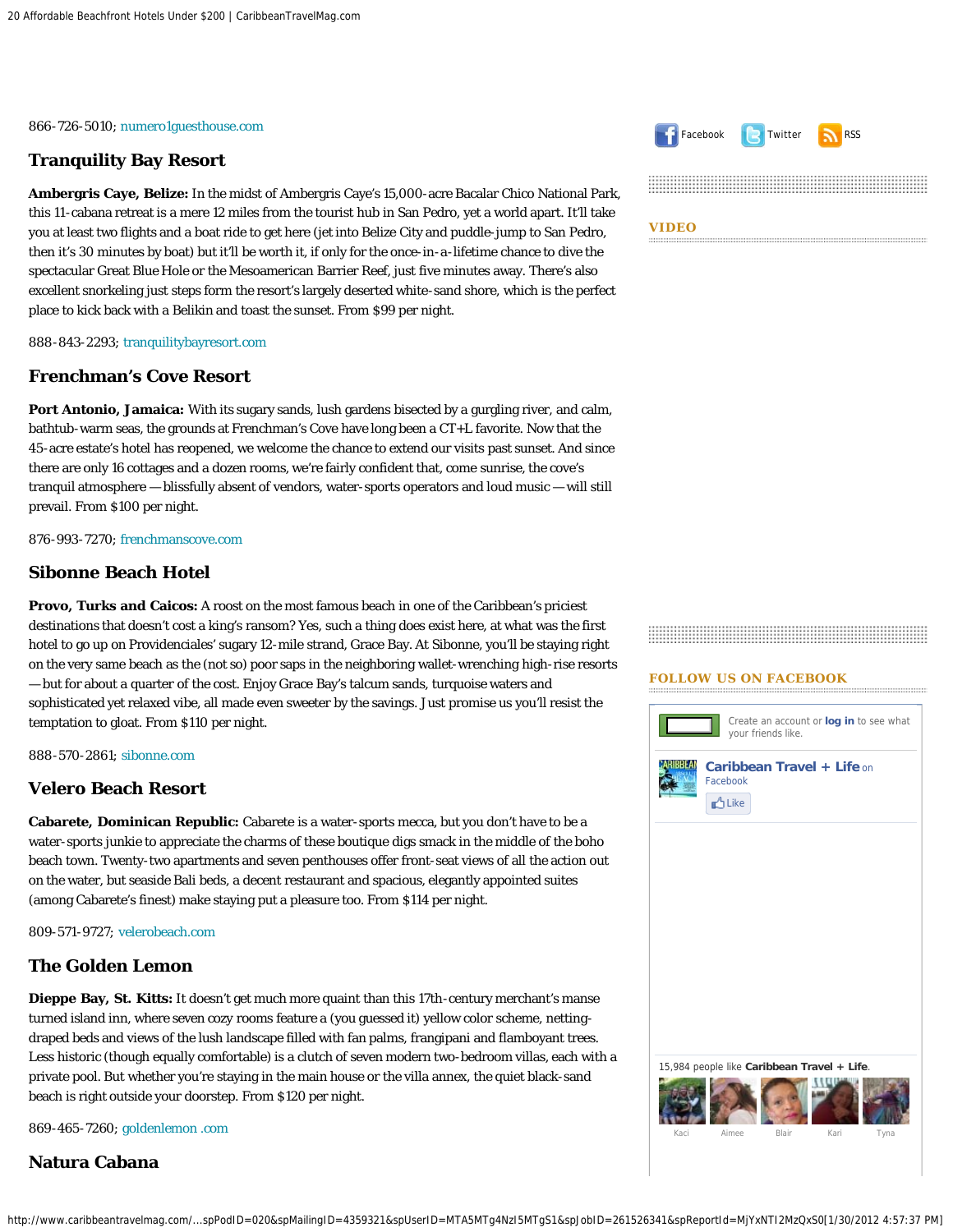**Cabarete, Dominican Republic:** Halfway between Cabarete and Sosua, secreted in a verdant seaside garden, Natura Cabana's 11 thatch-roof cabins instantly charm with their whimsical touches, such as marble walls, bamboo furniture and shower curtains fashioned from garlands of seeds and shells. Wander through the untamed grove of almond and palm trees to discover a compact spa, a yoga pavilion and a tranquil strip of golden sand to call your own. From \$130 per night.

*809-571-1507;* [naturacabana.com](http://www.naturacabana.com/)

# **Idle Awhile**

**Negril, Jamaica:** Bigger isn't necessarily better on Negril's famed strip, where, despite being surrounded by large all-inclusive resorts, this boho-chic boutique still manages to hold its own. Idle Awhile's small wonders include a sun-splashed palette of vivid hues that shows up on everything from floor tiles to wall-mounted vases in the 14 rooms; a welcoming staff that makes you feel like long-lost family; and the best ackee and saltfish in town at Chill Awhile, the hotel's beachfront dining deck. From \$130 per night.

*877-243-5352;* [idleawhile.com](http://www.caribbeantravelmag.com/articles/http//www.idleawhile.com)

## **Siboney Beach Club**

**Dickenson Bay, Antigua:** Charming owner Tony Johnson and his staff make sure your stay at this homey 12-room enclave set amid frangipani, flamboyant and breadfruit trees feels like a visit with old friends. When you tire of lazing in your patio's hammock, get a massage in the peaceful Zen garden, take an early morning walk along Dickenson Bay or snorkel the reef just offshore. Dining at Coconut Grove restaurant is a simple yet elegant experience just paces from the water's edge. From \$150 per night.

*800-533-0234;* [siboneybeachclub.com](http://www.siboneybeachclub.com/)

# **Divi Dutch Village**

**Eagle Beach, Aruba:** It might be part of a hotel chain, but this all-suite low-rise is as boutique as it gets. Guests enjoy an intimate garden atmosphere and access to the highly acclaimed Eagle Beach, where nonmotorized sports are plentiful. At sunset, head next door to the beachfront Bunker Bar, a thatch-topped watering hole that's the perfect place to watch not only the sunset but the playful antics of your fellow rum-punch-imbibing revelers. From \$159 per night.

*800-367-3484;* [diviresorts.com](http://www.diviresorts.com/)

## **Chenay Bay Beach Resort**

**Christiansted, St. Croix:** A mile-long crescent of white sand surrounds a group of gingerbread cottages set on a former sugar plantation at this family-friendly retreat. Each cottage has its own kitchenette, but if you don't feel like cooking, nearby Mahi's Seaside Seafood Bar & Grill serves three squares a day. Explore the coastline by kayak, or day-trip it to nearby Buck Island Reef National Park to discover coral reefs marked by underwater trails. From \$161 per night.

*866-226-8677;* [chenaybay.com](http://www.chenaybay.com/)

#### **Sorobon Beach Resort**

**Lac Bay, Bonaire:** There was a time when this resort was known only to Dutch naturists, who'd come to get an all-over tan before returning to the ice and snow. Windsurfers discovered the place in the '80s, and since then, Sorobon Beach has become a favorite of super-fit kayakers, kiteboarders and windsurfers, who flaunt their physiques at the beach bars on the strand between sessions on the water. Now the longtime au naturel hotel draws active adventurers, and while you can still venture to the nudie beach, the timid can take comfort that suited-up guests are now in the majority. From \$175 per night.

*011-599-717-8080;* [sorobonbeachresort.com](http://www.sorobonbeachresort.com/)